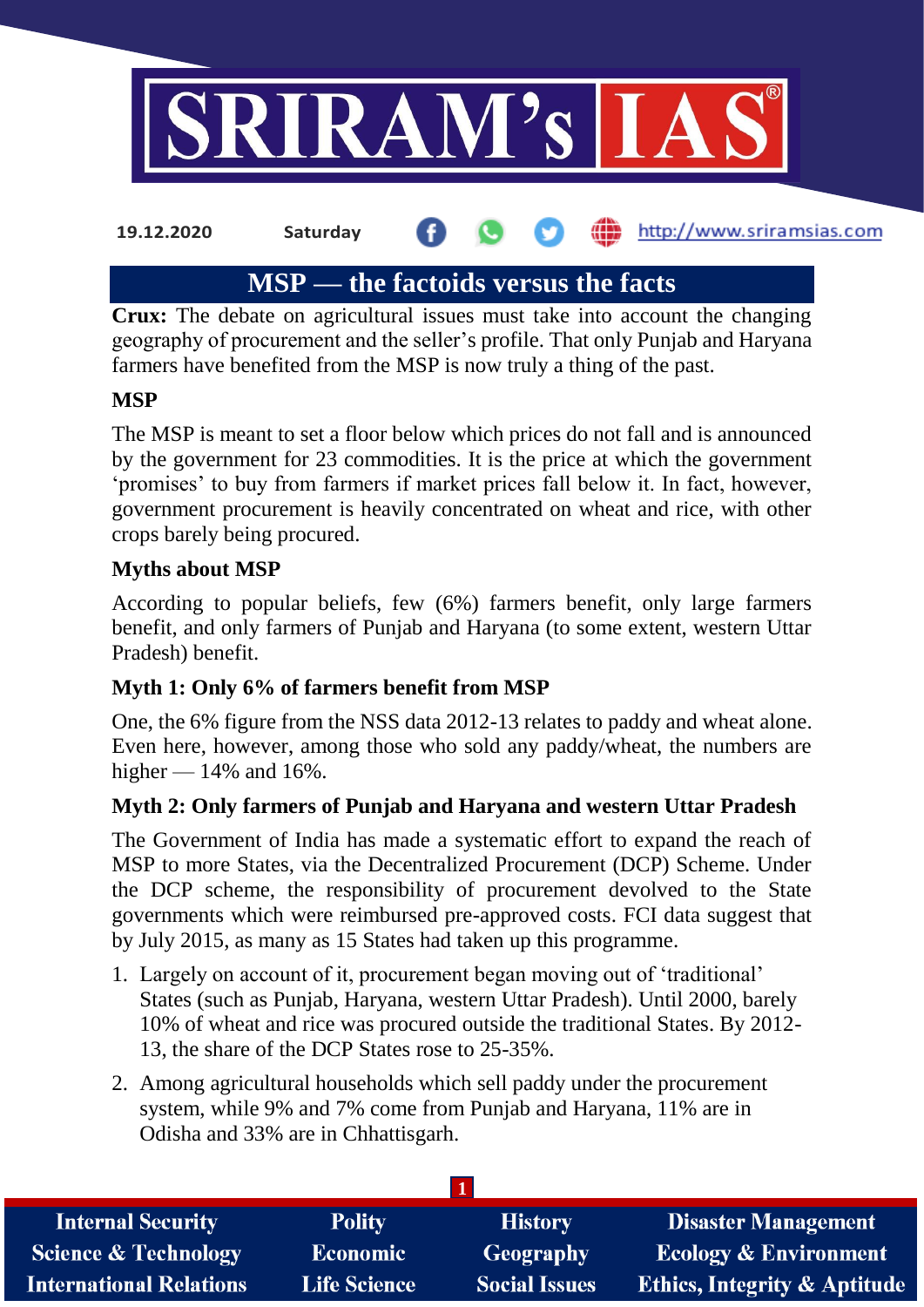

#### http://www.sriramsias.com **19.12.2020 Saturday**

3. An overwhelming majority of agricultural households selling wheat to the procurement agencies come from Madhya Pradesh (33%) compared to 22% from Punjab and 18% from Haryana. That only Punjab and Haryana farmers have benefited from the MSP is now truly a thing of the past.

# **Myth 2: Only large farmers have benefited**

- 1. In fact, procurement has benefited the small and marginal farmers in much bigger numbers than medium and large farmers.
- 2. At the all-India level, among those who sold paddy to the government, 1% were large farmers, owning over 10 hectares of land. Small and marginal farmers, with less than 2 hectares accounted for 70%. The rest (29%) were medium farmers (2-10 hectares).
- 3. In the case of wheat, 3% of all wheat-selling farmers were large farmers. More than half (56%) were small and marginal farmers.
- 4. Also, in Punjab and Haryana, the share of small and marginal farmers is not insignificant (38% and 58%, respectively, among paddy sellers).
- 5. In the non-traditional States that adopted the DCP scheme, the overwhelming majority of farmers who sell to State procurement agencies are small and marginal.
- 6. In Chhattisgarh and Odisha, for example, small and marginal farmers comprise 70-80% of all sellers to government agencies. Similarly, in Madhya Pradesh, nearly half (45%) of those who sell wheat to government agencies are small or marginal farmers.

# **Myth 4**

The range of claims made regarding, for example, the consequences of the MSP on diversification need to be examined as well. Among Punjabis who cultivated any crop, 21-37% did not grow paddy and wheat, suggesting that procurement in Punjab may not have prevented diversification to the extent we imagine.

# **Myth 5**

It is widely believed that for the first time, the new laws allow farmers to sell outside the Agricultural Produce Market Committee (APMC). But selling outside was already prevalent on a bigger scale than sales in Mandi. Even for

| <b>Internal Security</b>        | <b>Polity</b>       | <b>History</b>       | <b>Disaster Management</b>              |
|---------------------------------|---------------------|----------------------|-----------------------------------------|
| <b>Science &amp; Technology</b> | <b>Economic</b>     | Geography            | <b>Ecology &amp; Environment</b>        |
| <b>International Relations</b>  | <b>Life Science</b> | <b>Social Issues</b> | <b>Ethics, Integrity &amp; Aptitude</b> |